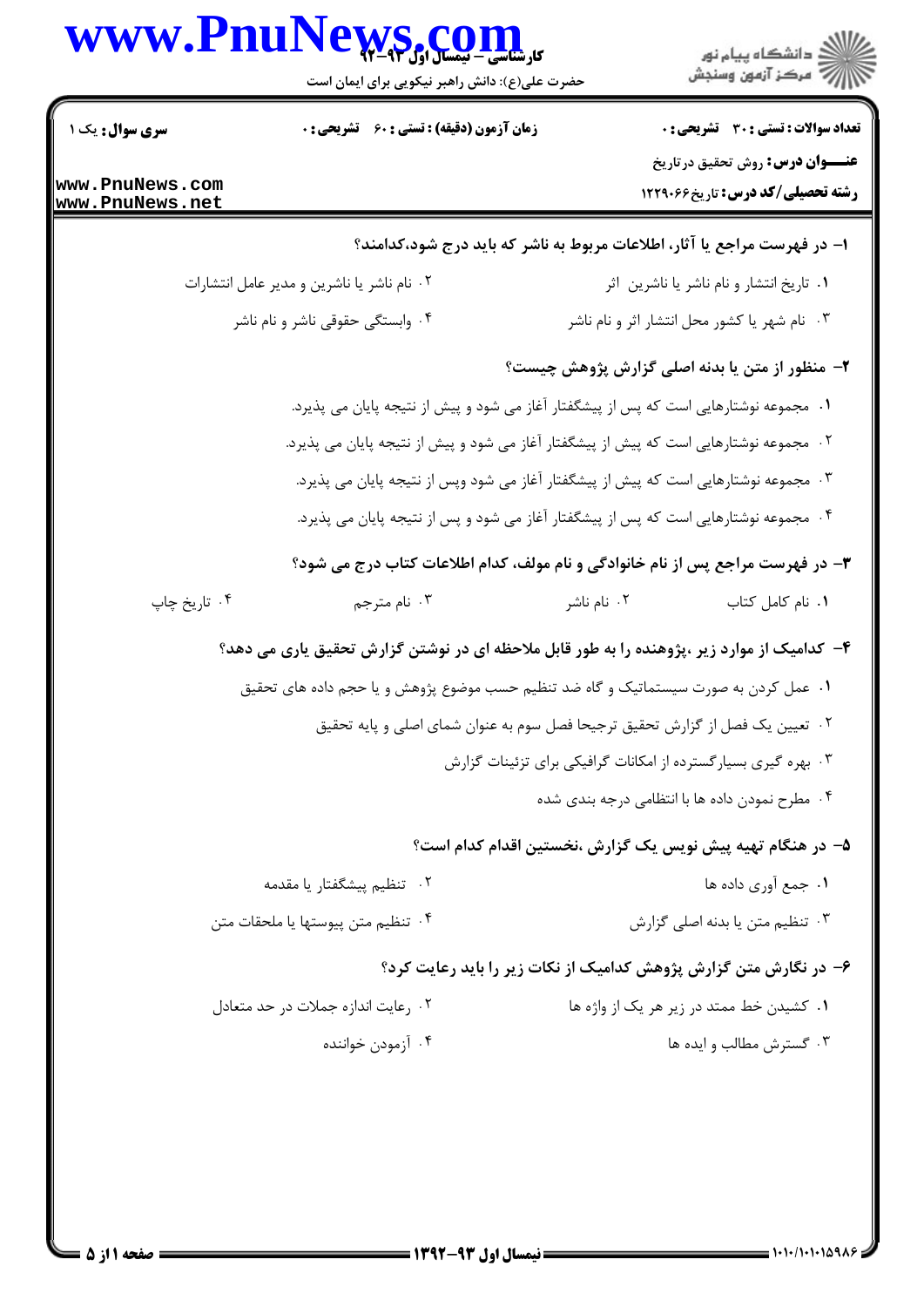



حضرت علی(ع): دانش راهبر نیکویی برای ایمان است

**تعداد سوالات : تستی : 30 ٪ تشریحی : 0 عنـــوان درس: روش تحقیق درتاریخ** 

**رشته تحصیلی/کد درس:** تاریخ44,1229

**زمان آزمون (دقیقه) : تستی : 60 ٪ تشریحی : 0** 

**سری سوال :** ۱ یک

www.PnuNews.com www.PnuNews.net

- ۷– رفتار پژوهنده در برابر نقل قول و بر حسب قواعد متداول در کدام حیطه های پی در پی و مرتبط با یکدیگر تعیین می گر دند؟
- 1. نوشتن یا بکار بردن داده ها- ارتباط دادن داده یا متن نوشته شده به پانویس- معرفی منبع آگاهی دهنده در پانویس تنظیم کتابنامه
- ۲ . نام شخص و یا منبع مورد استناد-نوشتن تاریخ چاپ منبع و یا ماخذ حامل داده- شماره صفحه داده تنظیم فهرست منابع یا کتابنامه
	- ۰۳ تعيين ابتدا و انتهاى نقل قول-تعيين مستقيم يا غير مستقيم بودن نقل قول-معرفى كامل منبع-تعيين جايگاه منبع در كتابنامه
		- ۰۴ مشخص کردن محدوده نقل قول- درج گیومه برای نقل قول مستقیم-تعیین نوع نقل قول-تنظیم فهرست منابع یا کتابنامه
			- ٨- آيا دو نقل قول پي در پي درصورتي متصل مي شود؟
			- ۰۱ در صورتی که دو نقل قول پی در پی از یک شخص یا یک منبع باشند به یکدیگر متصل می شوند.
			- ۰۲ در صورتی که نقل قول نخستین کوتاه باشد ،اتصال دو نقل قول پی در پی در یک متن امکان دارد.
				- ۰۳ دو نقل قول پی در پی فقط در صورت قرار دادن دو شماره ربط دهنده می توانند متصل شوند.
				- ۰۴ باید پس از نقل قول نخستین،دست کم با یک واژه یا عبارت با نقل قول بعدی فاصله ایجاد شود.
- ۹- اگر در نقل قول مستقیم یک کلمه یا عبارت نامفهوم و یا خوانده نشود،در این صورت چه عملی انجام می شود؟در این حالت گزینه صحیح را مشخص کنید.
- ۰۱ «شاه يحيى با لشكرى جرار از اصفهان متوجه شيراز شد. سلطان زين العابدين با لشكرى آراسته از شهر به در رفت تا در ………… نزول افتاد.»
- ۰۲ «شاه يحيي با لشكرى جرار از اصفهان متوجه شيراز شد. سلطان زين العابدين با لشكرى آراسته از شهر به در رفت تا در…[ ناخوانا ]… نزول افتاد.»
- ۰۲ «شاه یحیی با لشکری جرار از اصفهان متوجه شیراز شد. سلطان زین العابدین با لشکری آراسته از شهر به در رفت تا در ( یک کلمه در اینجا نامفهوم است) نزول افتاد»
	- ۴ . «شاه يحيى با لشكرى جرار از اصفهان متوجه شيراز شد. سلطان زين العابدين با لشكرى آراسته از شهر به در رفت تا در .............................. (عبارت نامفهوم است )نزول افتاد.»
		- ۱۰– در چه هنگام می توان از ستاره به جای علامت ربط دهنده استفاده کرد؟
		- ۰۱ هنگامی که بیش از یکی دو مورد نقل قول وجود ندارد و یا توضیحات مختصری لازم است در پانویس داده شود.
			- ۲ . هنگامی که حجم کل متن گزارش پژوهش زیاد و یا خیلی زیاد نباشد و صفحات گزارش محدود باشد.
				- ۰۳ هنگامی که در یک صفحه با تعدد نقل قول و ارجاع به پانویس روبرو هستیم.
					- ۴. هنگامی که ارجاعات در داخل متن صورت می گیرد.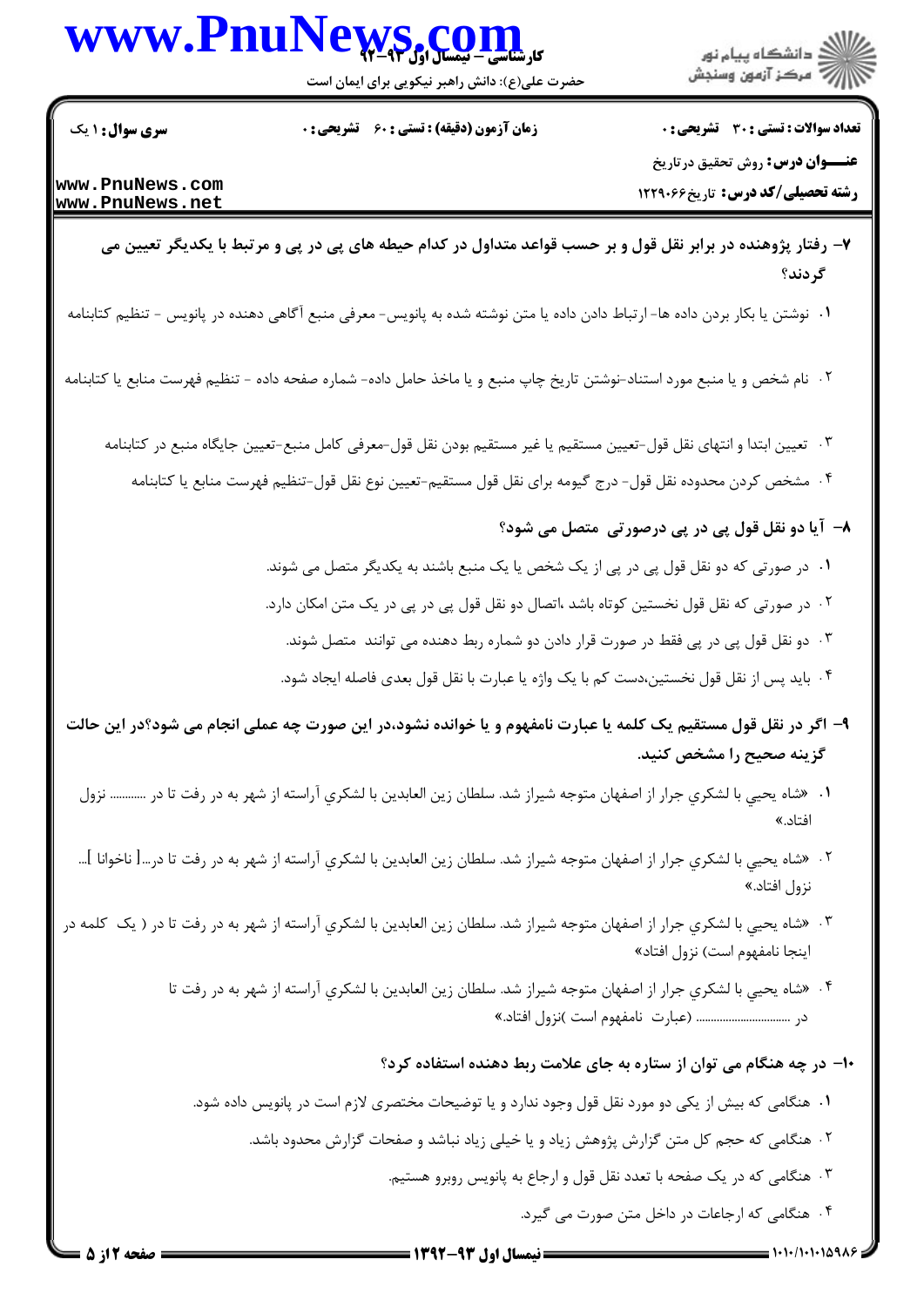|                                                                                                                                                                                                          | WWW.PnuNews.com<br>حضرت علی(ع): دانش راهبر نیکویی برای ایمان است                                                  |                                                                                                  | ڪ دانشڪاه پيام نور<br>/7 مرڪز آزمون وسنڊش                                     |  |  |
|----------------------------------------------------------------------------------------------------------------------------------------------------------------------------------------------------------|-------------------------------------------------------------------------------------------------------------------|--------------------------------------------------------------------------------------------------|-------------------------------------------------------------------------------|--|--|
| <b>سری سوال : ۱ یک</b>                                                                                                                                                                                   |                                                                                                                   | <b>زمان آزمون (دقیقه) : تستی : 60 تشریحی : 0</b><br><b>تعداد سوالات : تستی : 30 ٪ تشریحی : 0</b> |                                                                               |  |  |
| www.PnuNews.com<br>www.PnuNews.net                                                                                                                                                                       |                                                                                                                   |                                                                                                  | <b>عنـــوان درس:</b> روش تحقیق درتاریخ<br>رشته تحصیلی/کد درس: تاریخ ۱۲۲۹۰۶۶   |  |  |
| 11– پژوهش در ریشه های مشترک بین دو پدیده یا امر فرهنگی مشابه در دست کم دو محیط دوره و یا شرایط متفاوت است:                                                                                               |                                                                                                                   |                                                                                                  |                                                                               |  |  |
| ۰۴ بررسی تطبیقی                                                                                                                                                                                          | ۰۳ بررسی تاریخی                                                                                                   | ۰۲ بررسی انتقادی                                                                                 | ۰۱ بررسی استدلالی                                                             |  |  |
| ۱۲- پژوهش کردن برای فراهم نمودن آگاهی عمومی یا اختصاصی از چگونگی وضعیت امری ویژه است:                                                                                                                    |                                                                                                                   |                                                                                                  |                                                                               |  |  |
| ۰۴ بررسی توصیفی                                                                                                                                                                                          | ۰۳ بررسی عمومی                                                                                                    | ۰۲ بررسی ادبی                                                                                    | ۰۱ بررسی تاریخی                                                               |  |  |
|                                                                                                                                                                                                          |                                                                                                                   |                                                                                                  | ۱۳- بررسی های علمی را از نظر ماهیت به کدام گروهها می توان تقسیم کرد؟          |  |  |
| ۰۴ کاربردی و خالص                                                                                                                                                                                        | ۰۳ مشاهده و توصیف                                                                                                 | ٢. واقع يا غير واقع                                                                              | ۰۱ نظری و عملی                                                                |  |  |
|                                                                                                                                                                                                          |                                                                                                                   |                                                                                                  | ۱۴– توان آفرینش در تحقیق به کدامیک از موارد زیر قابل اطلاق است؟               |  |  |
|                                                                                                                                                                                                          | ۰۲ ارائه آمیزشی تازه در داده ها                                                                                   |                                                                                                  | ٠١ زود باور نبودن در دريافت داده ها                                           |  |  |
|                                                                                                                                                                                                          | ۰۴ سخت گیری در حد وسواس                                                                                           |                                                                                                  | ۰۳ اکتفا نکردن به ظاهر امور                                                   |  |  |
|                                                                                                                                                                                                          |                                                                                                                   |                                                                                                  | 1۵– نقطه مقابل نگرش عینی چیست؟                                                |  |  |
| ۰۴ دیدگاه برونخودی                                                                                                                                                                                       | ۰۳ دیدگاه ذهنی                                                                                                    | ۰۲ نگرش منتظم                                                                                    | ٠١ نگرش واقعي                                                                 |  |  |
|                                                                                                                                                                                                          |                                                                                                                   |                                                                                                  | ۱۶– در بررسی علمی،منظور از نظم در عمل چیست؟                                   |  |  |
|                                                                                                                                                                                                          | ۰۱ مجموعه عملیاتی است که به ترتیبی سیستماتیک از نظر تقدم و تاخر موضوعی،اجرای بررسی را به نحو مطلوبی هدایت می کند. |                                                                                                  |                                                                               |  |  |
|                                                                                                                                                                                                          | ۰۲ مجموعه اعمالی منظم و پی در پی است که ساختار تحقیق را شکل داده ً و انحصارا فصل بندی پژوهش را سامان می بخشد.     |                                                                                                  |                                                                               |  |  |
|                                                                                                                                                                                                          | ۰۳ مجموعه عملیاتی سیستماتیک است که به تنهایی برای سامان دهی و پیشبرد یک پژوهش علمی و مستدل کافی است.              |                                                                                                  |                                                                               |  |  |
| ۰۴ مجموعه اعمالی منظم است که هوشیار بودن  نسبت به رویداد ها را در هر مرحله از کار تحقیق تمین می کند.                                                                                                     |                                                                                                                   |                                                                                                  |                                                                               |  |  |
|                                                                                                                                                                                                          |                                                                                                                   |                                                                                                  | ۱۷- دو فصلنامه مطالعات اسلامی تاریخ و فرهنگ جزو کدام دسته منابع قرار می گیرد؟ |  |  |
| ۰۴ ادواری ها                                                                                                                                                                                             | ۰۳ المناک ها                                                                                                      | ۰۲ آلبوم های چاپی                                                                                | ۰۱ اسناد چاپی                                                                 |  |  |
| ۱۸– این گونه منابع،این فرصت را به پژوهنده می دهد که یا منابع مورد نظر خود را با اطمینان بیشتری انتخاب کند و یا از<br>مقایسه تحلیل های انجام شده با نظرات شخصی خود نسبت به منابع برگزیده تجدید نظر نماید: |                                                                                                                   |                                                                                                  |                                                                               |  |  |
|                                                                                                                                                                                                          | ۰۲ متون انتقاد کتاب                                                                                               |                                                                                                  | ۰۱ بروشورها                                                                   |  |  |
|                                                                                                                                                                                                          | ۰۴ تک نگاری ها                                                                                                    |                                                                                                  | ۰۳ راهنما ها یا کتابچه های راهنما                                             |  |  |
|                                                                                                                                                                                                          | ۱۹- فهرستی است از نام و نشان کتاب های چاپی و غیر چاپی و مقاله های منتشر شده مربوط به زمینه یا شاخه خاصی از دانش   |                                                                                                  |                                                                               |  |  |
|                                                                                                                                                                                                          |                                                                                                                   | یا فنون در دوره ای معین و مربوط به یک جامعه،یک فرهنگ ،به یک یا چند زبان:                         |                                                                               |  |  |
| ۰۴ اطلس ها                                                                                                                                                                                               | ۰۳ کارنوشتها                                                                                                      | ۰۲ کتابشناسی ها                                                                                  | ۰۱ برگزیده ها                                                                 |  |  |
|                                                                                                                                                                                                          |                                                                                                                   |                                                                                                  |                                                                               |  |  |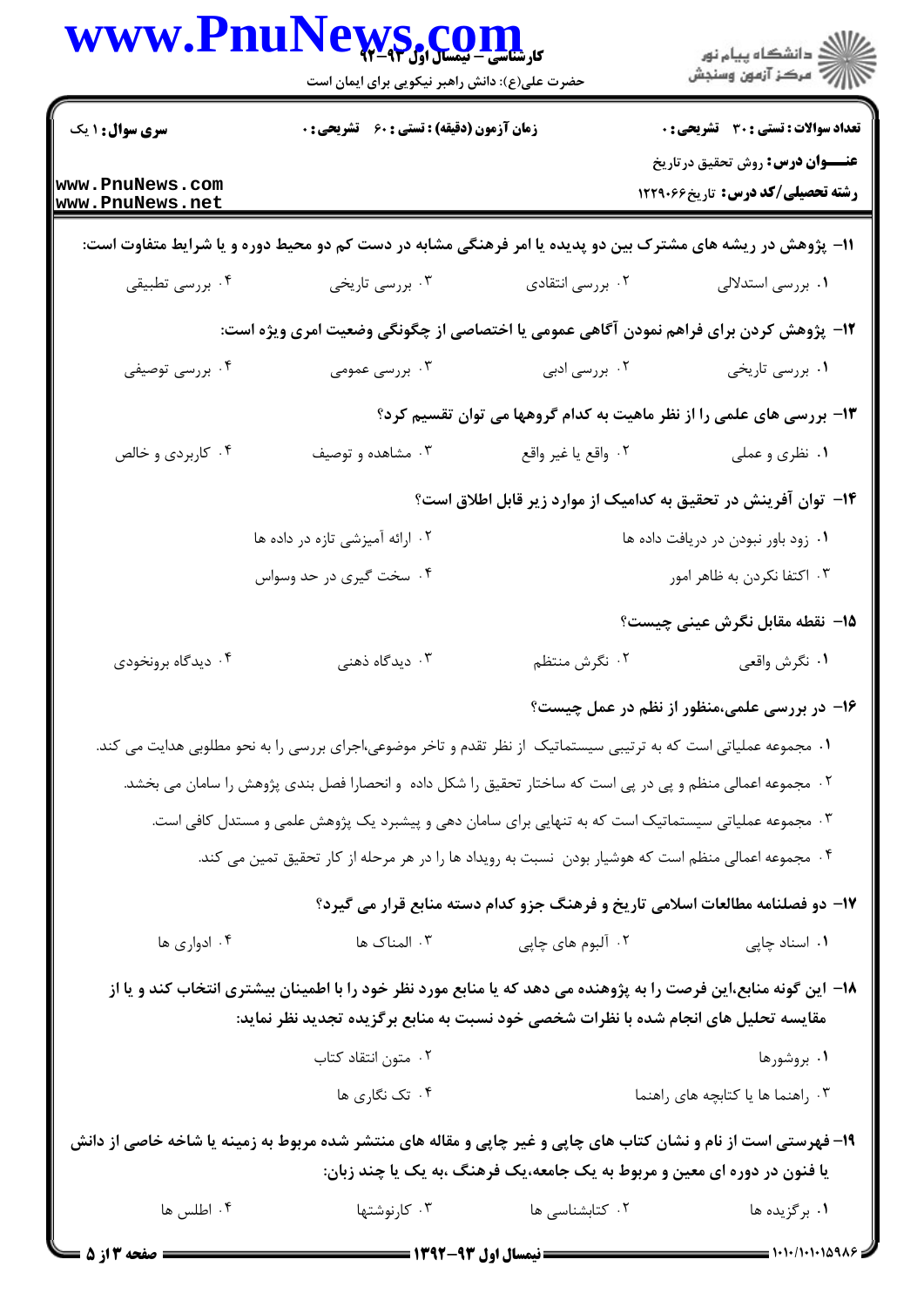|                                                  | حضرت علی(ع): دانش راهبر نیکویی برای ایمان است                                                           | <b>WS COIN</b>                                                                 | ڪ دانشڪاه پيام نور<br>ر∕ آزمون وسنڊش                                                |
|--------------------------------------------------|---------------------------------------------------------------------------------------------------------|--------------------------------------------------------------------------------|-------------------------------------------------------------------------------------|
| <b>سری سوال : ۱ یک</b>                           | زمان آزمون (دقیقه) : تستی : 60 ٪ تشریحی : 0                                                             |                                                                                | <b>تعداد سوالات : تستی : 30 ٪ تشریحی : 0</b>                                        |
| www.PnuNews.com<br>www.PnuNews.net               |                                                                                                         |                                                                                | <b>عنـــوان درس:</b> روش تحقیق در تاریخ<br><b>رشته تحصیلی/کد درس:</b> تاریخ47291 12 |
|                                                  |                                                                                                         | +۲- از جمله مواردی که در ارزیابی کیفیت منبع باید به آن توجه کرد،کدام است؟      |                                                                                     |
|                                                  | ۰۲ مشخصات حقوقی منبع                                                                                    |                                                                                | ٠١ مشخصات شناسنامه ای منبع                                                          |
|                                                  | ۰۴ حجم و تعدد چاپ                                                                                       |                                                                                | ۰۳ تازگی و یا قدمت داده ها                                                          |
|                                                  |                                                                                                         | <b>۲۱</b> - در پژوهش کتابخانه ای ،طولانی ترین اقدام ،کدام است؟                 |                                                                                     |
| ۰۲ نگارش پیش نویس گزارش تحقیق                    |                                                                                                         | ٠١. جمع أوري داده ها                                                           |                                                                                     |
| ۰۴ تنظیم طرح تحقیق و ساختار آن                   |                                                                                                         |                                                                                | ۰۳ شناسایی منابع و مآخذ                                                             |
|                                                  |                                                                                                         | ۲۲- برای هر منبع،چند بار برگ کتابشناسی تهیه می شود؟                            |                                                                                     |
| ۰۴ چهار بار                                      | ۰۳ سه بار                                                                                               | ۰۲ دو بار                                                                      | ۰۱ یک بار                                                                           |
|                                                  |                                                                                                         | <b>۲۳</b> - کدامیک از موارد زیر در برگ کتابشناسی درج می شود؟                   |                                                                                     |
| ۰۲ نقل قول های غیر مستقیم<br>۰۴ شماره صفحه مربوط |                                                                                                         |                                                                                | ۰۱ نقل قول های مستقیم                                                               |
|                                                  |                                                                                                         |                                                                                | ۰۳ شهر محل انتشار و ناشر                                                            |
|                                                  | ۲۴- برای تنظیم برگ کتابشناسی لغت نامه دهخدا اثر علی اکبر دهخدا،در ابتدا کدامیک از موارد ًزیر درج میشود؟ |                                                                                |                                                                                     |
| ۰۴ سال چاپ                                       | ۰۳ ناشر                                                                                                 | ٠٢ لغت نامه                                                                    | ۰۱ علی اکبر دهخدا                                                                   |
|                                                  |                                                                                                         | ۲۵– هنگام تهیه برگ کتابشناسی برای یک مقاله ،عنوان مقاله چگونه درج می شود؟      |                                                                                     |
| ۰۲ عنوان مقاله در داخل گیومه                     |                                                                                                         |                                                                                | ۰۱ عنوان مقاله در داخل پرانتز                                                       |
| ۰۴ عنوان مقاله با نگارش به رنگی دیگر             |                                                                                                         |                                                                                | ۰۳ عنوان مقاله با خط تیره در زیر آن                                                 |
|                                                  |                                                                                                         | ۲۶- در انتقال داده ها بر روی برگ یادداشت،کدامیک از نکات زیر را باید رعایت کرد؟ |                                                                                     |
|                                                  |                                                                                                         | ۰۱ استفاده از دو روی برگ یادداشت برای کاهش تعدد برگها و حجم فیش ها             |                                                                                     |
|                                                  |                                                                                                         | ۰۲ درج اطلاعات پسین و پیشین مطلب مورد نظر در منبع مورد استفاده                 |                                                                                     |
|                                                  |                                                                                                         |                                                                                | ۰۳ کامل و جامع نوشتن داده در برگ یادداشت                                            |
|                                                  |                                                                                                         |                                                                                | ۰۴ تعيين شماره صفحه منبع                                                            |

 $\blacksquare$